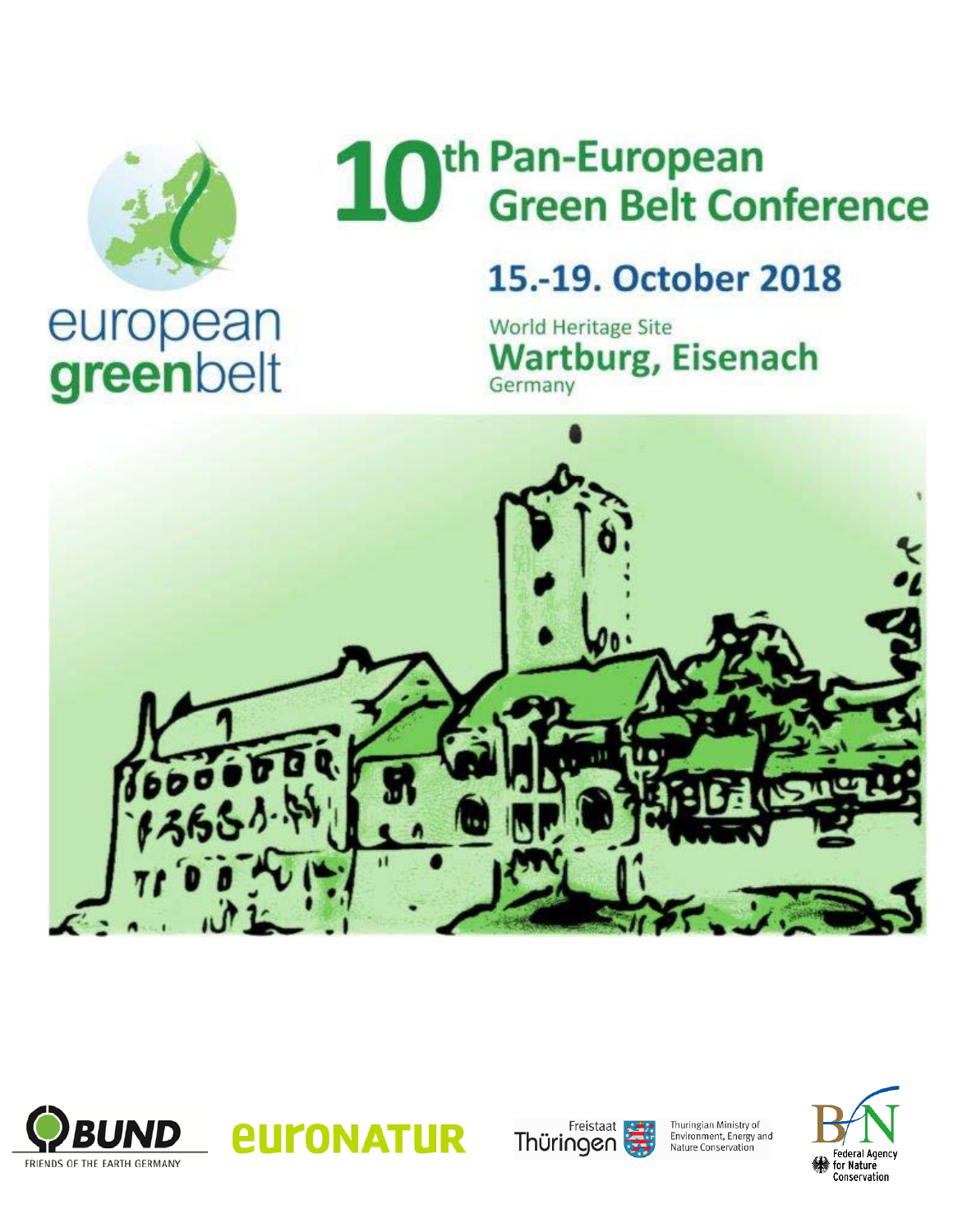## **3rd session - panel discussion: The European Green Belt as Green Infrastructure: challenges, strategies and partnerships**



*Figure 1: Panel Discussion, © J.Buldmann/BUND*

Participants (from left to right):

**Prof. Dr. Joachim-Felix Leonhard**, member of the German UNESCO Commission (DUK) and chair of the German National Committee of the UNESCO Memory of the World

**Anja Siegesmund**, Thuringian Minister of Environment, Energy and Nature Conservation

**Martin Geilhufe**, Landesbeauftragter of BUND Bavaria; Moderation

**Stefan Leiner**, Head of the Biodiversity Unit, DG Environment, European Commission

**Gabriel Schwaderer**, Executive Director of EuroNatur Foundation, chair of the European Green Belt Association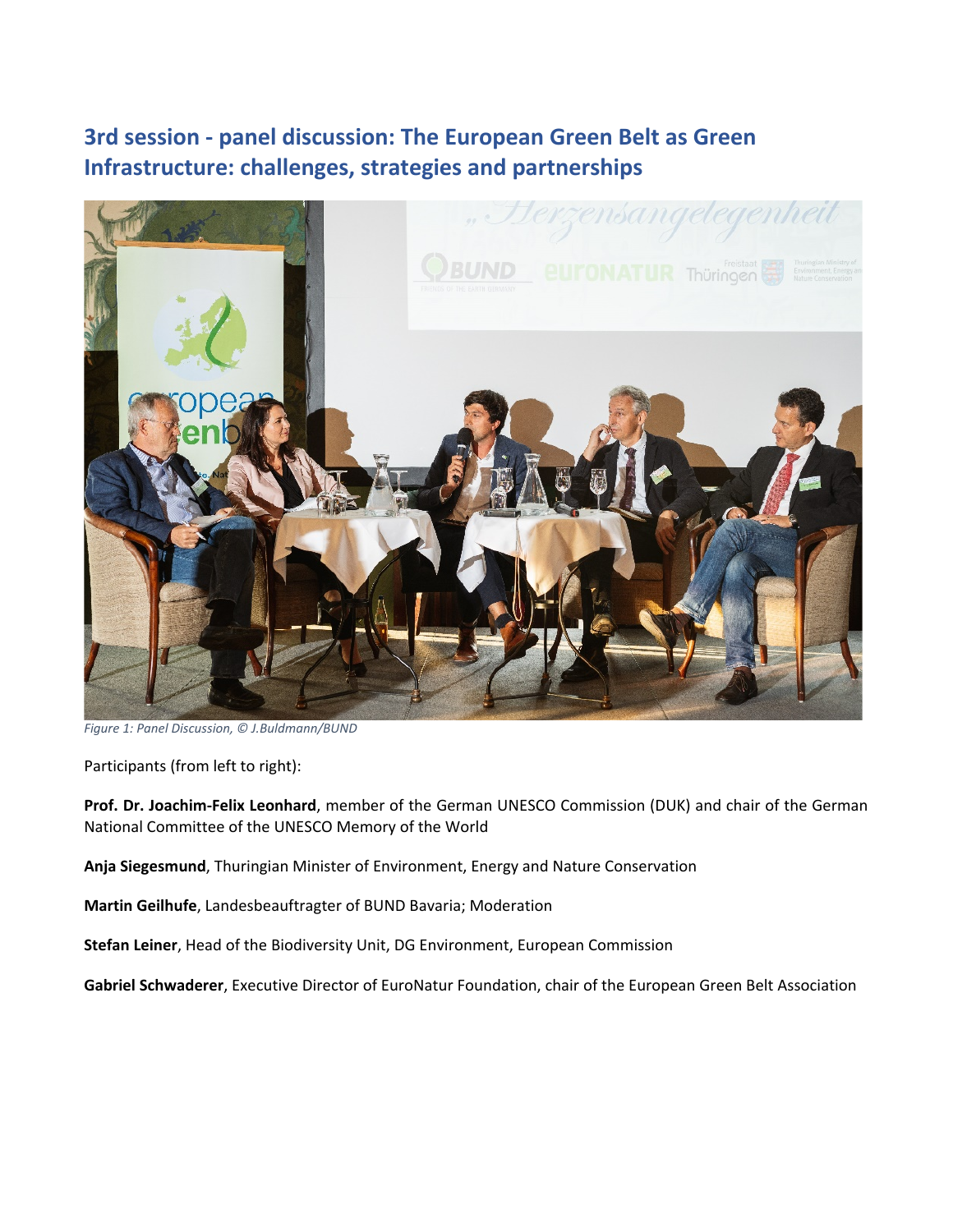Main Statements of the Panel Discussion (summarized):

Anja Siegesmund

- Declaring the Green Belt in Thuringia a National Nature Monument would give opportunities to foster both memorial work and nature conservation; e.g. it would enable the government to fund local authorities to create conservation-infrastructure and tourism.
- Local authorities and their needs were involved in the process of working towards the declaration; it was essential to demonstrate how economic and ecological aspects can successfully be connected.
- Memory must not be allowed to fade. Today as new fences and walls are being discussed all over the world our memorial responsibility towards future generations becomes obvious. The European Green Belt shows that former death strips can be lifelines. Fulfilling these responsibilities is a "Herzensangelegenheit" [Ger.: "Matter of the heart"].
- The idea of an application for the nomination of the EGB as UNESCO World Heritage is good and should be pursued further. This can only be achieved as the outcome of the work of everyone dedicated to the EGB. Given the special character of the EGB, being World Heritage would strengthen its role as a symbol to preserve memory in the future.

Gabriel Schwaderer:

- Earmark-funding for Green Infrastructure (GI) in the EU budget and a general increase in funding for nature conservation and biodiversity would be very important. This would highlight the importance of biodiversity and make sure investments in GI are made. This is a joint responsibility of the EU-Parliament, the member states, the EU-Council and the EU-Commission.
- Installing a TEN-G concept (Trans-European Network for Green Infrastructure) unfortunately failed up to now. To copy the concept of grey infrastructure to connect Europe would have been an opportunity to have a number of outstanding examples for Trans-European biodiversity-networks.
- New fences being built along the former Iron Curtain is harmful to both nature and people.
- Usually societies decide in favour of infrastructure projects and against concerns of nature. EGB should be a space where decisions are usually taken with a reversed priority. Countries along the EGB should consider the EGB as a core area for ecological development.
- The EGB is a very convincing statement for European friendship and understanding.

Stefan Leiner:

- The idea of the EGB fits 100% to EU policies for GI, biodiversity and environment. The stories behind it like concrete projects and successes and achievements and the idea of GI – it should be brought to a broader public and members of EU-Parliament.
- What would be needed to better support GI-Initiatives is a better incorporation of the environment in EU policies in general; currently environment is not included in the existing Priority Areas. Taking sustainable development goals as a basis for overall EU policies would lead to incorporation of GI into environment- but also transport-, regional development-, fishery- agriculture policies. GI needs to be more binding and accepted to solve incoherence of EU financing projects protecting as well as projects destroying nature.
- The concept of TEN-G is difficult to sell, as objective criteria need to be developed first.
- To have earmark-funds being established everyone has to work in his/her member-state, arguing that such funding is wanted.